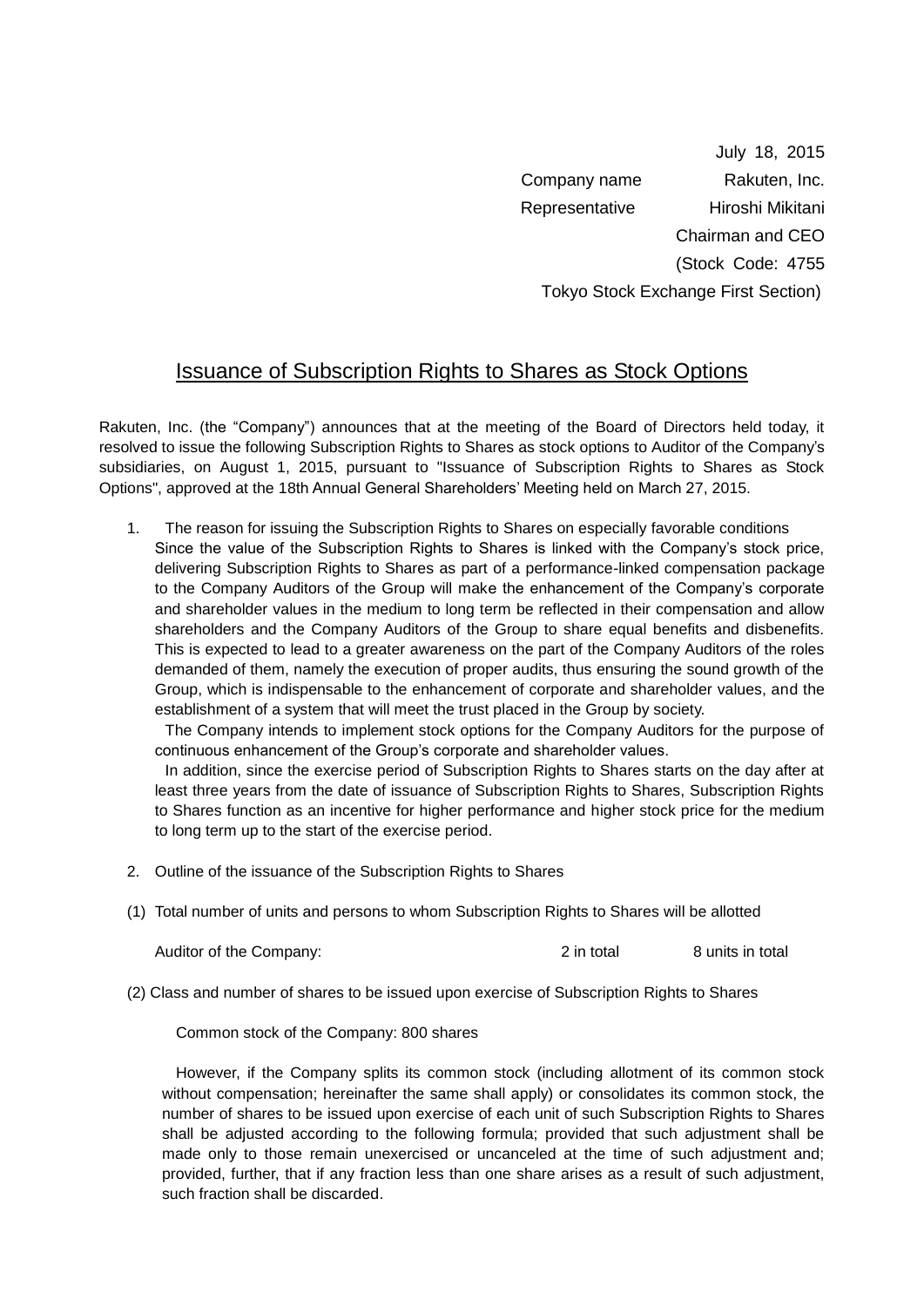| Number of shares | Number of shares  |  | Ratio of split or consolidation |
|------------------|-------------------|--|---------------------------------|
| after adjustment | before adjustment |  |                                 |

In addition, if the Company carries out a merger, a company split, share exchange, share transfer, etc. that makes it necessary to adjust the number of shares, the number of shares shall be adjusted within a reasonable range, taking into account the conditions of the merger, company split, share exchange, share transfer, etc.

(3) Total number of Subscription Rights to Shares: 8 units

One hundred shares shall be issued for each Subscription Right to Shares, provided however that in the event of any adjustment in the number of shares stipulated in (2) above, the number of shares to be issued for the Subscription Right to Shares shall be adjusted likewise.

- (4) Cash payment for Subscription Rights to Shares No cash payment is required for Subscription Rights to Shares.
- (5) Value of the assets to be contributed upon exercise of Subscription Rights to Shares The Price for one Subscription Right to Shares shall be one yen.
- (6) Exercise period of Subscription Rights to Shares

Exercise period of Subscription Rights to Shares shall be from March 28, 2019 to March 26, 2025. If the final day of the exercise period falls on a holiday of the Company, the final day shall be the working day immediately preceding the final day.

- (7) Conditions for exercise of Subscription Rights to Shares
	- (i) Those who received the allotment of the issue of Subscription Rights to Shares (hereinafter "Holders of Subscription Rights to Shares") shall remain Directors, Executive Officers, Company Auditors or employees of the Company, or its subsidiaries or affiliates at the time of exercising such rights; provided, however, that exceptional treatment may be allowed in this regard by the Board of Directors in consideration of circumstances.
	- (ii) Subscription Rights to Shares shall not be inherited; provided, however, that exceptional treatment may be allowed in this regard by the Board of Directors in consideration of circumstances.
	- (iii) Subscription Rights to Shares shall not be offered for pledge or disposed of in any other way.
	- (iv) The Holders of Subscription Rights to Shares have duties to pay all taxes (including but not limited to income tax, social security contributions, pensions, and employment insurance premium) specified by laws and regulations in relation to stock options and shares. In the case where the Company and its subsidiaries and affiliates is obliged to levy income tax, etc., the relevant company obliged to levy income tax, etc. shall be able to levy tax from such Holders of Subscription Rights to Shares by the methods listed below.
		- i) Receipt by cash
		- ii) Appropriation of shares owned by the Holders of Subscription Rights to Shares
		- iii) Deduction from salaries, bonuses, etc. of the Holders of Subscription Rights to Shares
		- iv) Other methods specified by the Company
- (8) Matters concerning increase in capital stock and capital reserve by issuing of shares (including transferred treasury stock in lieu of issuance of shares; hereinafter the same shall be applied) upon exercise of Subscription Rights to Shares
	- (i) Amount of increase in capital stock by issuing shares upon exercise of Subscription Rights to Shares shall be half of the upper limit of capital increase as calculated pursuant to the provisions of Article 17, Paragraph 1 of the Ordinance on Accounting of Companies, where any resultant fraction less than one yen shall be rounded up.
	- (ii) Amount of increase in capital reserve by issuing shares upon exercise of Subscription Rights to Shares shall be the upper limit of capital stock increase as described in (i) above less the amount of increase in capital stock set out therein.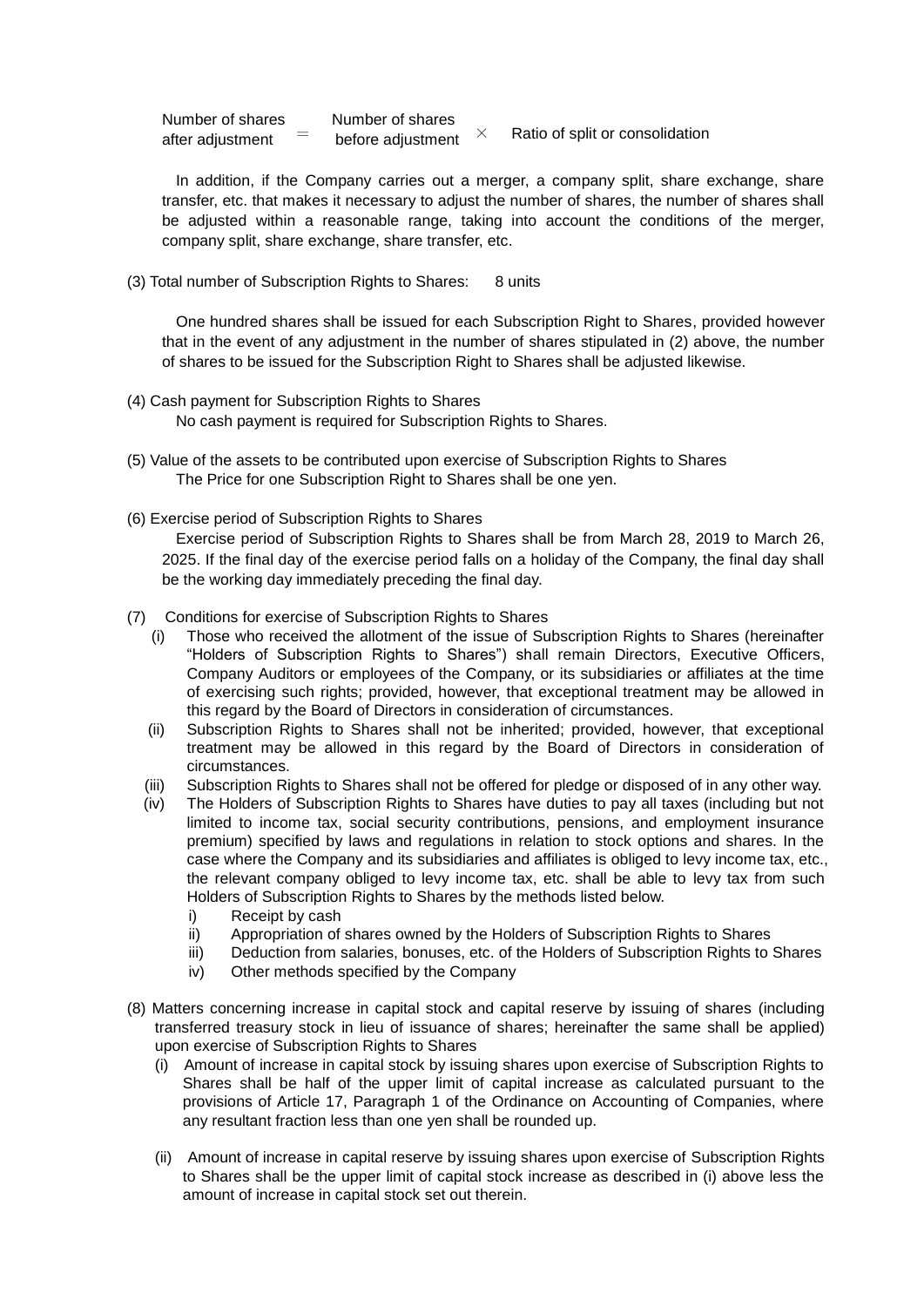- (9) Reasons and conditions for the acquisition of Subscription Rights to Shares
	- (i) In case that the proposal of any merger agreement under which the Company is dissolved, or any absorption-type company split (kyushu-bunkatsu) agreement or incorporation-type company split (shinsetsu-bunkatsu) plan in which the Company will be a splitting company, or any share exchange agreement or share transfer plan in which the Company will be a whollyowned subsidiary of another company is approved at a General Shareholders' Meeting of the Company, the Company may acquire Subscription Rights to Shares at the date specifically determined by the Board of Directors of the Company without any compensation therefor.
	- (ii) In case that a holder of Subscription Rights to Shares ceases to accommodate the conditions of (7) (i) above before exercising Subscription Rights to Shares, the Company may acquire such Subscription Rights to Shares at the date specifically determined by the Board of Directors of the Company without any compensation therefor.
- (10) Restriction on the acquisition of Subscription Rights to Shares by transfer Any acquisition of Subscription Rights to Shares by transfer shall require an approval of the Board of Directors of the Company by its resolution.
- (11) Treatment of Subscription Rights to Shares in case of organizational restructuring of the **Company**

In the event the Company merges (limited to cases where the Company becomes a dissolving company), performs an absorption-type company split or an incorporation-type company split, or conducts a share exchange or a share transfer (hereinafter collectively referred to as "Organizational Restructuring"), Subscription Rights to Shares of a corporation described in Article 236, Paragraph 1, Items 8.1 through 8.5 of the Companies Act (hereinafter "Restructured Company") shall be delivered under the following conditions to each those who received the allotment of issue of Subscription Rights to Shares remaining unexercised (hereinafter "Remaining Subscription Rights to Shares") at the time when Organizational Restructuring takes effect. In this case, the Remaining Subscription Rights to Shares will lapse and the Restructured Company will issue new Subscription Rights to Shares. However, the foregoing shall apply only to cases in which the delivery of Subscription Rights to Shares of the Restructured Company according to the following conditions is stipulated in the merger agreement, the absorption-type company split agreement, the incorporation-type company split plan, the share exchange agreement or the share transfer plan.

- (i) Number of Subscription Rights to Shares of the Restructured Company to be delivered The Restructured Company shall deliver Subscription Rights to Shares, the number of which shall equal the number of Subscription Rights to Shares held by the holder of the Remaining Subscription Rights to Shares.
- (ii) Class of shares of the Restructured Company to be issued upon the exercise of Subscription Rights to Shares Shares of common stock of the Restructured Company
- (iii) Number of shares of the Restructured Company to be issued upon the exercise of Subscription Rights to Shares To be decided according to (2) and (3) above after taking into consideration the conditions etc. of the Organizational Restructuring.
- (iv) Value of the assets to be contributed upon the exercise of Subscription Rights to Shares The value of the assets to be contributed upon the exercise of each Subscription Right to Shares shall be decided according to (5) above after taking into consideration the conditions, etc. of the Organizational Restructuring.
- (v) Exercise period of Subscription Rights to Shares

Starting from the later of either the first date of the exercise period of Subscription Rights to Shares as stipulated in (6) above, or the date on which the Organizational Restructuring becomes effective and ending on the expiration date for the exercise of Subscription Rights to Shares as stipulated in (6) above.